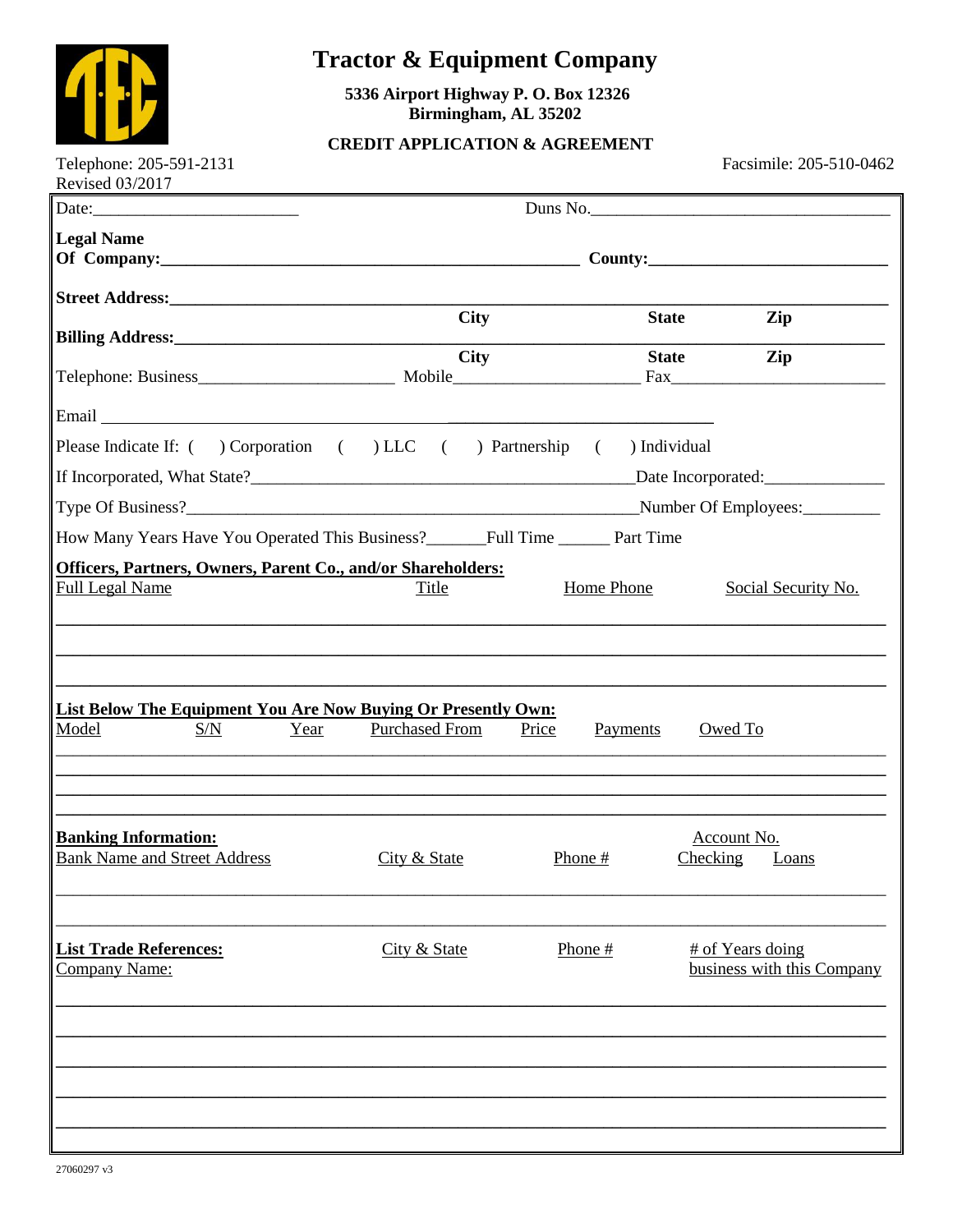| Insurance Carriers For Liability, Casualty, Business Interruption, Property And Workers Compensation Insurance:                                                                                                       |  |  |  |
|-----------------------------------------------------------------------------------------------------------------------------------------------------------------------------------------------------------------------|--|--|--|
| Has Any Individual, Partner Or Officer Ever Declared Bankruptcy? _______Yes ___________ No                                                                                                                            |  |  |  |
|                                                                                                                                                                                                                       |  |  |  |
| If Yes, Please Submit Tax Exemption Certificate.                                                                                                                                                                      |  |  |  |
| If No, What Rate Should Be Charged? _______% State, _______% County, _______% City                                                                                                                                    |  |  |  |
| Do You Require The Following? Purchase Order No. _____ Yes _____ No; Statement Copy _____Yes _____ No                                                                                                                 |  |  |  |
| Name An Individual To Contact In Case Of Any Problems With Invoices:                                                                                                                                                  |  |  |  |
|                                                                                                                                                                                                                       |  |  |  |
| <b>Our Terms Are As Follows:</b><br>Parts And Service: Due Net 10th Of Month Following Date Of Purchase.<br>Machine Sales: Arranged At The Time The Order Is Received.<br><b>Rentals:</b> Net Cash payable In Advance |  |  |  |
| <b>Delinquency Charge: 1.5%</b> Per Month On All Past Due Open Balances.                                                                                                                                              |  |  |  |

By signing this Credit Application & Agreement (this "Agreement"), the individual executing this Agreement below on behalf of the applicant, individually and personally, represents and warrants to Tractor & Equipment Company ("TEC") that: 1) he/she is authorized to execute and deliver this Agreement on behalf of the applicant; 2) the information set forth in this Agreement is true, correct and complete; 3) the applicant agrees to pay all payments, advances, charges, costs and expenses expended or incurred by TEC in any proceeding to enforce this Agreement or to resolve a dispute with TEC, including, without limitation, all reasonable legal fees computed on the basis of the regular billing rates of the attorneys and paralegals involved in such matters actually incurred, and all out-of-pocket expenses relating thereto; 4) any legal action brought by or against the applicant will be in the Circuit Court of Jefferson County, Alabama or the Federal District Court for the Northern District of Alabama, and the applicant hereby submits to the exclusive jurisdiction of said courts. This Agreement shall be governed by and construed in accordance with the laws of the State of Alabama, U.S.A., exclusive of conflict of laws and principles and any principles that would require the application of The United Nations Convention on Contracts for International Sale of Goods, which shall not apply to this Agreement. The applicant agrees to pay interest on any unpaid purchases, beginning on the last day of the month after the payment due date. Applicant also agrees to pay \$40 for each check issued by the applicant to which is returned to TEC unpaid or marked NSF.

By signing this Agreement, the applicant agrees to all of the above and hereby provides written instruction to TEC its designee or any assignee or potential assignee thereof authorizing review of a credit profile from a national credit bureau, the above named bank(s), financial institution(s) and/or trade references. Such authorization to release information shall extend to obtaining a credit profile in considering this application and subsequently for the purpose of update, renewal or extension of such credit or additional credit and for reviewing or collecting the resulting account. The applicant also understands that TEC will retain this Agreement, whether or not it is approved, and that TEC will consider this Agreement as a continuing statement of the applicant's financial position and situation until notified otherwise by the applicant. In order for TEC to sell and to continue to sell to the applicant, the applicant hereby represents and warrants that it is solvent and that it pays its obligations as they become due. The preceding representation and warranty will be deemed repeated upon each purchase by the applicant. This Agreement may be executed and then delivered via facsimile transmission, by sending PDF or other copies thereof via email and in one or more counterparts, each of which shall be an original but all of which taken together shall constitute one and the same Agreement. To the fullest extent permitted under applicable law, applicant hereby waives notice of TEC's acceptance of this Agreement. I/we affirm my/our identity as the respective individuals identified in the above application.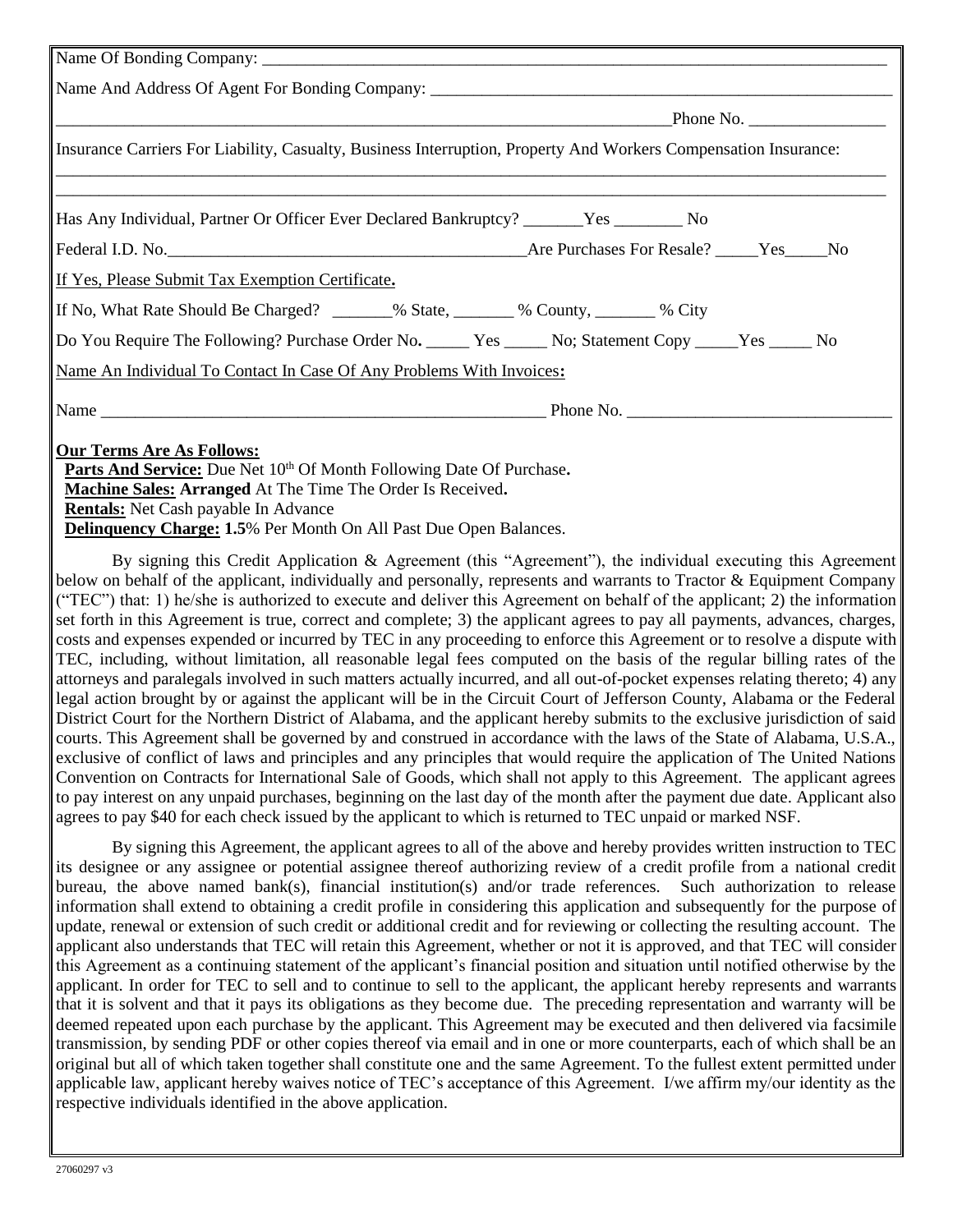Except as otherwise expressly set forth herein, this Agreement represent the final agreement between the parties as to the matters set forth herein and may not be contradicted by evidence of prior, contemporaneous or subsequent oral agreements of the parties. There are no unwritten oral agreements between the parties. This Agreement was drafted with the joint participation of the parties hereto and shall not be construed against or in favor of either party, but rather in accordance with the fair meaning of the terms hereof. If any provision of this Agreement shall be prohibited by or invalid under applicable law, such provision shall be ineffective only to the extent of such prohibition or invalidity without invalidating the remainder of such provision or any remaining provisions of this Agreement.

All orders are subject to any additional terms and conditions of related TEC sales contracts or invoices. All terms and conditions of this Agreement are expressly incorporated into related TEC sales order contracts or invoices. Other than as expressly stated in a TEC sales order contract or invoice, this Agreement may not be amended, restated, supplemented or otherwise modified from time to time except in writing and signed by an authorized representative of TEC. Additional or different terms proposed by the applicant or any attempt by the applicant to vary in any degree any of the terms of this Agreement or terms and conditions of related TEC sales contracts or invoices are hereby deemed material and notice of objection and rejection of such terms is hereby given. Terms additional to or different from those contained herein, including, but not limited to, terms contained in the applicant's purchase order, are deemed material and hereby rejected unless otherwise accepted by TEC in writing.

Applicant agrees to indemnify, defend and hold TEC, its parent companies, subsidiaries, affiliates, their respective successors and assigns and each of their respective shareholders, directors, officers, employees, attorneys and agents (collectively, the "Indemnified Persons") harmless from any and against any and all taxes which may be imposed or due with respect to any transaction between TEC and Applicant other than income taxes, as well as any loss, liability, obligation, damage, penalty, judgment, claim, deficiency, expense, interest, penalties, attorneys' fees (including the fees and expenses of any attorneys engaged by the Indemnified Person) and amounts paid in settlement ("Claims") to which any Indemnified Person may become subject arising out of or relating to the obligations, this Agreement or any other documents executed and delivered in connection therewith or the Collateral, except to the limited extent that the Claims are proximately caused by the Indemnified Person's gross negligence or willful misconduct as finally determined by a court of competent jurisdiction. The indemnification provided for in this paragraph shall survive the termination of this Agreement and shall not be affected by the presence, absence or amount of or the payment or nonpayment of any claim under, any insurance.

To secure prompt payment and performance of its obligations, the applicant hereby grants TEC a continuing security interest in and to the following, whether now owned or existing or hereafter created, acquired or arising and wheresoever located, "Collateral": (a) any and all inventory, equipment (including fixtures) or goods sold by TEC to the applicant, together with all replacements or substitutions therefor, products, and all cash and non-cash proceeds of any of the foregoing; and (b) any and all proceeds, accounts, documents, instruments, chattel paper (including electronic chattel paper), and general intangibles of the applicant, and all other rights of the applicant to the payment of money, arising from any sale or other disposition of the items described in subsection (a) above, together with all replacements or substitutions therefor, products, and all cash and non-cash proceeds of any of the foregoing as long as payment for items described in subsection (a) above remain outstanding. The applicant authorizes TEC to file financing statements or amendments thereto or other documentation covering the Collateral in any jurisdiction as TEC shall deem necessary or desirable to protect its interest in the Collateral. Applicant hereby appoints TEC as applicant's irrevocable attorney in fact for the purpose of executing any documents necessary to protect or continue the perfection of any security interests and liens in and to the Collateral. Applicant shall reimburse TEC for all expenses for the perfection, termination and continuing perfection of TEC's security interests and liens in the Collateral.

This Agreement has been read by the undersigned applicant and is hereby ratified and confirmed, and executed under seal.

**The undersigned herein waives all rights of real and personal property available under the laws of the United States and the State of Alabama.**

Date Applicant's Signature **Applicant**'s Signature **Title Title Title** 

Owner / Partner / Officer